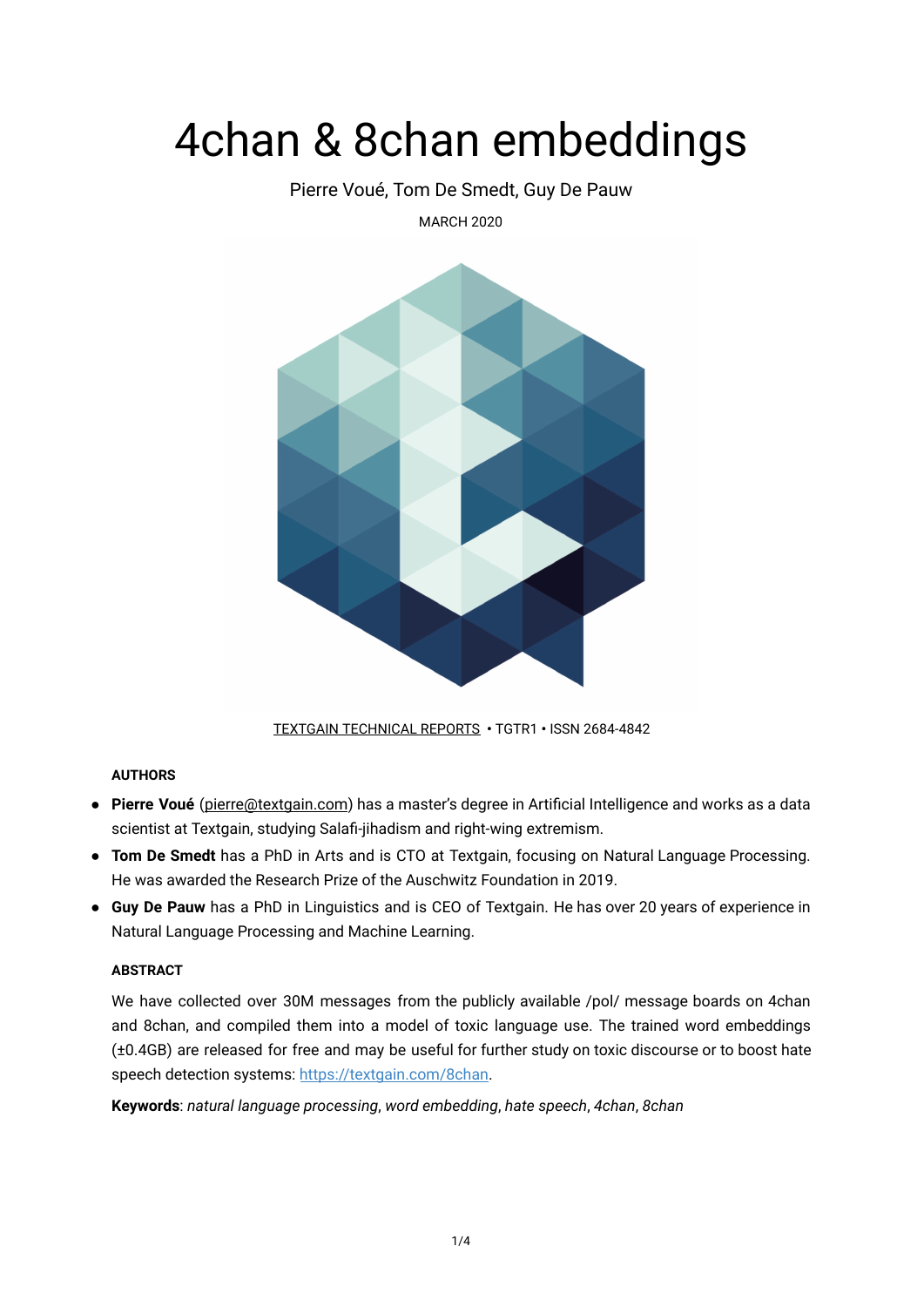#### **1 INTRODUCTION**

4chan (4chan.org, 2003) and 8chan (8ch.net, 2013) are largely unregulated online message boards that have been linked to white supremacy (Shultz, 2019), right-wing extremism (Davey, Saltman & Birdwell, 2018), hate crimes (Powell & Henry, 2017), harassment (Thibault, 2016), misogyny (Jane, 2016) and disinformation (Marwick & Lewis, 2017). To illustrate this, in August 2014, an online harassment campaign targeting women in the video game industry (Gamergate) was manufactured on 4chan, before spreading to Twitter and Reddit and drawing worldwide attention (Chess & Shaw, 2015). Similary, in November 2016, a conspiracy theory falsely implicating high-ranking officials of the US Democratic Party in human trafficking and child sexual abuse (Pizzagate) originated on 4chan and 8chan, before spreading to other social media platforms (Tuters, Jokubauskaitė & Bach, 2018).

The /pol/ boards ( *pol* meaning *Politically Incorrect* ) are particularly notorious and have been linked to violent extremism in real-life, such as the Christchurch mosque shootings (March 2019),<sup>1</sup> the Poway synagogue shooting (April 2019) and the El Paso Walmart shooting (August 2019).<sup>2</sup> The unregulated boards essentially serve as a relay for the shooter's worldviews, by disseminating, discussing and also idolizing their manifestos. In August 2019, "cesspool of hate" 8chan was taken offline by their service provider, $^3$  but has recently resurfaced as 8kun.top, now without a /pol/ board.

The toxic discourse that 4chan and 8chan users engage in is also known as *shitposting,<sup>4,5</sup> referring to* large amounts of offensive content meant to upset readers, often in combination with *edgy memes*, 6 low-quality satirical images on the border of illegal. A popular and effective strategy in this regard is dehumanization: comparing humans to animals, diseases and objects, and/or stripping them of their humanity by ridiculing their cognitive capabilities for example (see Jaki & De Smedt, 2018). Popular targets include *cucks* (weak or effeminate men), *femoids* (woman in general perceived as subhuman), *social justice warriors* (civil rights activists), *snowflakes* (left-wing do-gooders), *kikes* (Jews), *dindu nuffins* (black people), *goat fuckers*, and so on.

Online hate speech is on the rise, $7$  and a focus point of the European Commission, IT companies and academics. ${}^{8}$  From a language technology perspective, 4chan and 8chan constitute a vast dataset of toxic language, where new terminology originates before spreading to mainstream platforms.

### **2 METHODS AND MATERIALS**

Using the Python programming language, we collected a dataset of over 30 million /pol/ messages posted between November 2013 and August 2019. The corpus is available upon motivated request. About 90% of the data is from 4chan, which is archived externally by archive.4plebs.org. However, because both 4chan and 8chan regularly delete older content, and 8chan is not archived, we were only able to collect messages from 8chan from July 2019 onward, constituting about 10% of the corpus.

 $^{\text{1}}$  <https://www.bellingcat.com/news/americas/2019/04/28/ignore-the-poway-synagogue-shooters-manifesto-pay-attention-to-8chans-pol-board>

<sup>2</sup> <https://www.vox.com/recode/2019/5/3/18527214/8chan-walmart-el-paso-shooting-cloudflare-white-nationalism>

 $3$  <https://blog.cloudflare.com/terminating-service-for-8chan>

<sup>4</sup> <https://www.adl.org/resources/reports/gab-and-8chan-home-to-terrorist-plots-hiding-in-plain-sight>

<sup>5</sup> <https://www.urbandictionary.com/define.php?term=shitposting>

 $^6$ <https://www.urbandictionary.com/define.php?term=edgy+meme>

<sup>7</sup> <https://www.europol.europa.eu/activities-services/main-reports/terrorism-situation-and-trend-report-2019-te-sat>

<sup>8</sup> [https://ec.europa.eu/commission/news/countering-illegal-hate-speech-online-2019-feb-04\\_en](https://ec.europa.eu/commission/news/countering-illegal-hate-speech-online-2019-feb-04_en)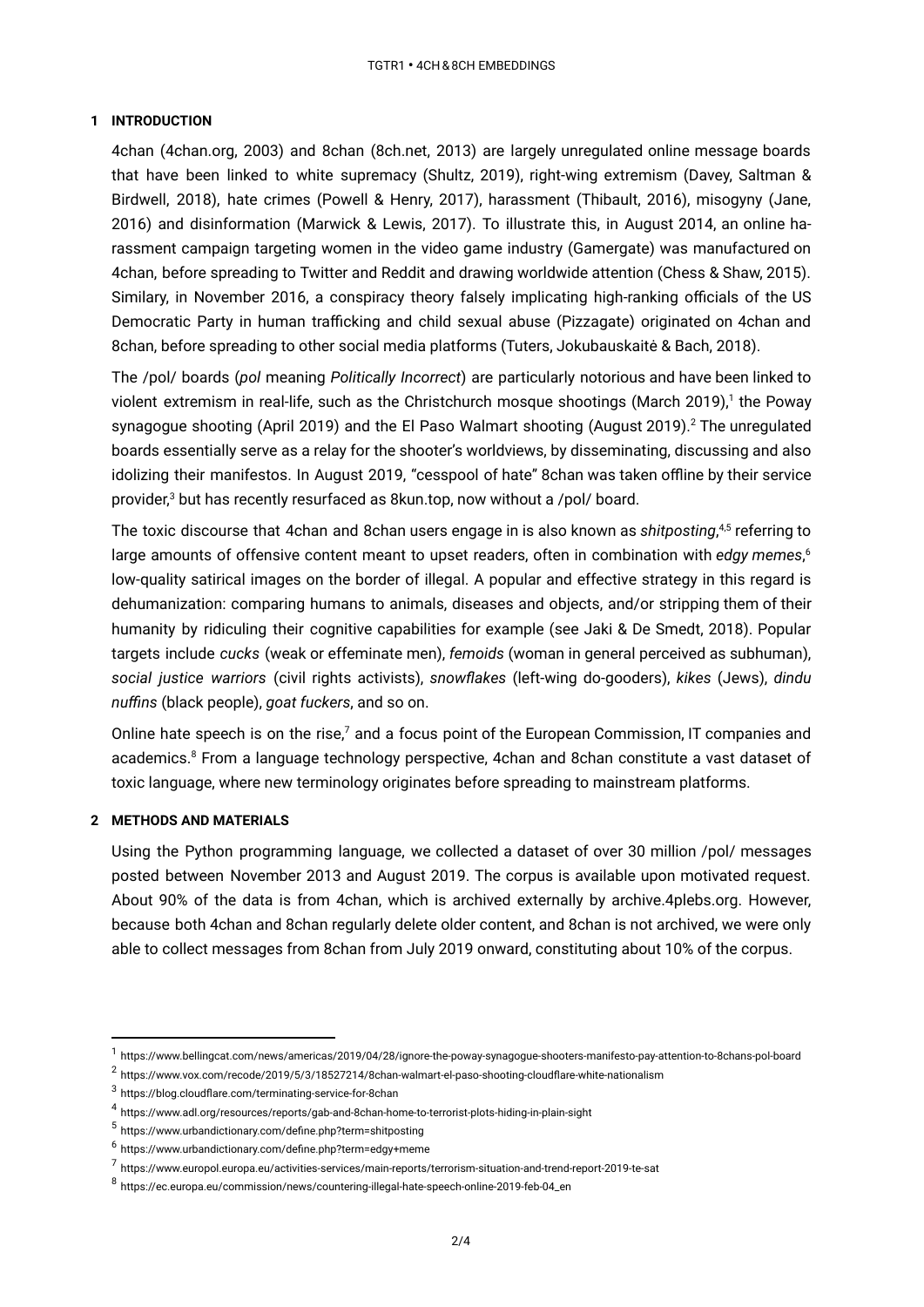Word embedding (Mikolov et al., 2013) is a fairly new approach in Machine Learning, a subfield of AI that focuses on automated "learning by example". In broad strokes, word embedding consists of examining the context of each word in a large collection of texts, since words derive meaning from the company they keep. For each word, we can count the words that precede and follow it, i.e., its context. Then, knowing the context, we can discover unknown words that frequently occur in a similar context. For example, the words *nigger* and *faggot* often occur in similar sentences on 4chan and 8chan, whereas they seldom occur on other social media.

The model was created as follows. First, every /pol/ message was standardized by removing URLs and platform-specific metadata, and by converting it to lowercase. Then, to train the distributional semantics model, we used the Continuous Bag-of-Words algorithm (CBOW) from Gensim (Řehůřek & Sojka, 2011) with window size 5 (words before and after), retaining stop words ( *the*, *and*, *maybe*, etc.). The output vectors have an average size of 150, which can be thought of as "how condensed" a word's meaning is. Finally, we used negative sampling to improve the model's learning speed.

#### **3 RESULTS**

The resulting model can be downloaded at <https://textgain.com/8chan>, in binary and in raw format. There is a range of word embedding models in industry and academia, typically aiming to capture the semantics of a given language or in-group jargon. We have created a model that captures the toxicity of the 4chan and 8chan community. It is freely available and can be easily integrated in Deep Learning systems. To our knowledge, it is the only resource of its kind.

#### **4 DISCUSSION**

We can now verify that *cuck* (for example) is indeed used as a pejorative reference to weak and effeminate men. In Listing 1, a simple Python script lists the 10 most similar words (0.0-1.0) on 4chan and 8chan as: *cuckold* ( 0.8 ), *faggot* ( 0.8 ), *soyboy* ( 0.7 ), *fag* ( 0.7 ), *loser* ( 0.7 ), *weakling* ( 0.7 ), and so on:

**Listing 1** . Example Python code for querying the embeddings, using Grasp.py.

```
from grasp import Embedding # https://github.com/textgain/grasp
from io import open
f = open('48chan_embeddings.txt')
e = Embedding.load(f, format='txt')
for p, w in e.similar('cuck', n=10):
   print(w, round(p, 2))
for p, w in e.similar('nigger', n=10):
    print(w, round(p, 2))
```
Querying the embeddings for the word *nigger* exposes related words like *nignog* , *monkey* , *darkie*, *jigaboo*, *coon*, i.e., which are used in a similar context (see also Figure 1). In this way, the model can be leveraged to populate a list of well-known and more obscure pejorative words.

As shown in Listing 2, it is not difficult to expand the list iteratively by also searching on other social media, for example using the Twitter API. In this case, we find a tweet stating "It's called acting you nignog hoodbooger," containing the unknown word *hoodbooger*, which we can add to our list.